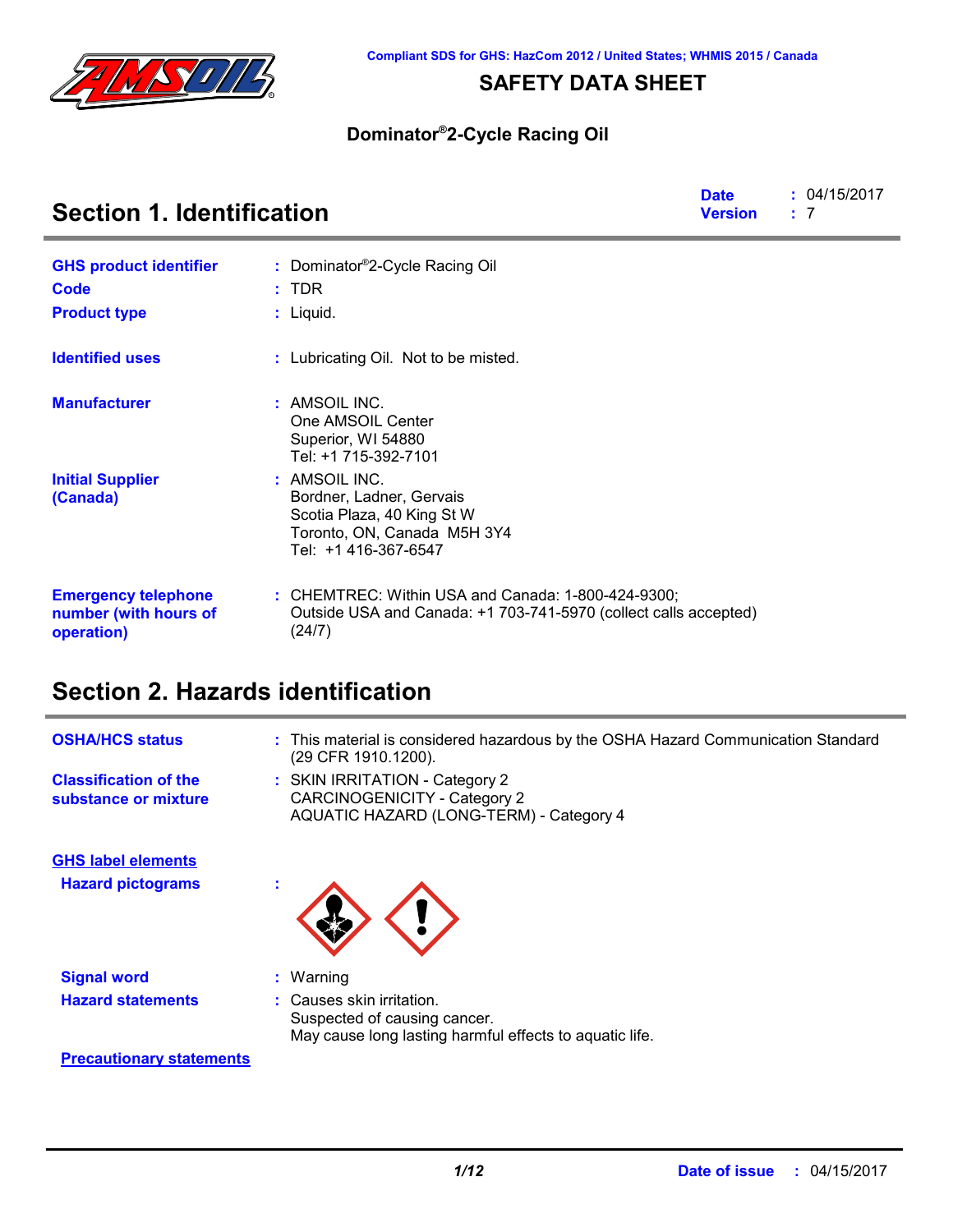| <b>Prevention</b>                                              | : Obtain special instructions before use. Do not handle until all safety precautions have<br>been read and understood. Wear protective gloves. Wear eye or face protection.<br>Wear protective clothing. Avoid release to the environment. Wash hands thoroughly<br>after handling. |
|----------------------------------------------------------------|-------------------------------------------------------------------------------------------------------------------------------------------------------------------------------------------------------------------------------------------------------------------------------------|
| <b>Response</b>                                                | : IF exposed or concerned: Get medical attention. IF ON SKIN: Wash with plenty of<br>soap and water. Take off contaminated clothing and wash it before reuse. If skin<br>irritation occurs: Get medical attention.                                                                  |
| <b>Storage</b>                                                 | : Store locked up.                                                                                                                                                                                                                                                                  |
| <b>Disposal</b>                                                | : Dispose of contents and container in accordance with all local, regional, national and<br>international regulations.                                                                                                                                                              |
| <b>Hazards not otherwise classified (HNOC)</b>                 |                                                                                                                                                                                                                                                                                     |
| <b>Physical hazards not</b><br>otherwise classified<br>(PHNOC) | : None known.                                                                                                                                                                                                                                                                       |
| <b>Health hazards not</b><br>otherwise classified<br>(HHNOC)   | : None known.                                                                                                                                                                                                                                                                       |

# **Section 3. Composition/information on ingredients**

| <b>Substance/mixture</b> | : Mixture          |
|--------------------------|--------------------|
| <b>Other means of</b>    | $:$ Not available. |
| identification           |                    |

#### **CAS number/other identifiers**

| <b>CAS number</b> | : Not applicable. |
|-------------------|-------------------|
|-------------------|-------------------|

| <b>TDR</b><br><b>Product code</b>                                                                                                                                       |                                                                         |                                                         |
|-------------------------------------------------------------------------------------------------------------------------------------------------------------------------|-------------------------------------------------------------------------|---------------------------------------------------------|
| Ingredient name                                                                                                                                                         | $\frac{9}{6}$                                                           | <b>CAS number</b>                                       |
| <b>Synthetic Ester</b><br>Hydrogenated Base Oil (64742-47-8)<br>Hydrogenated Base Oil (64742-48-9)<br>Hydrocarbyl amine<br>Hydrogenated Base Oil (64742-95-6)<br>Cumene | $25 - 40$<br>$15 - 25$<br>$15 - 25$<br>$5 - 10$<br>$1 - 5$<br>$0.1 - 1$ | 64742-47-8<br>64742-48-9<br>64742-95-6<br>$98 - 82 - 8$ |

```
*HMIRA registration number : 10943
*HMIRA filing date : 2017-01-05
```
**Any concentration shown as a range is to protect confidentiality or is due to batch variation.**

**There are no additional ingredients present which, within the current knowledge of the supplier and in the concentrations applicable, are classified as hazardous to health or the environment and hence require reporting in this section.**

**Occupational exposure limits, if available, are listed in Section 8.**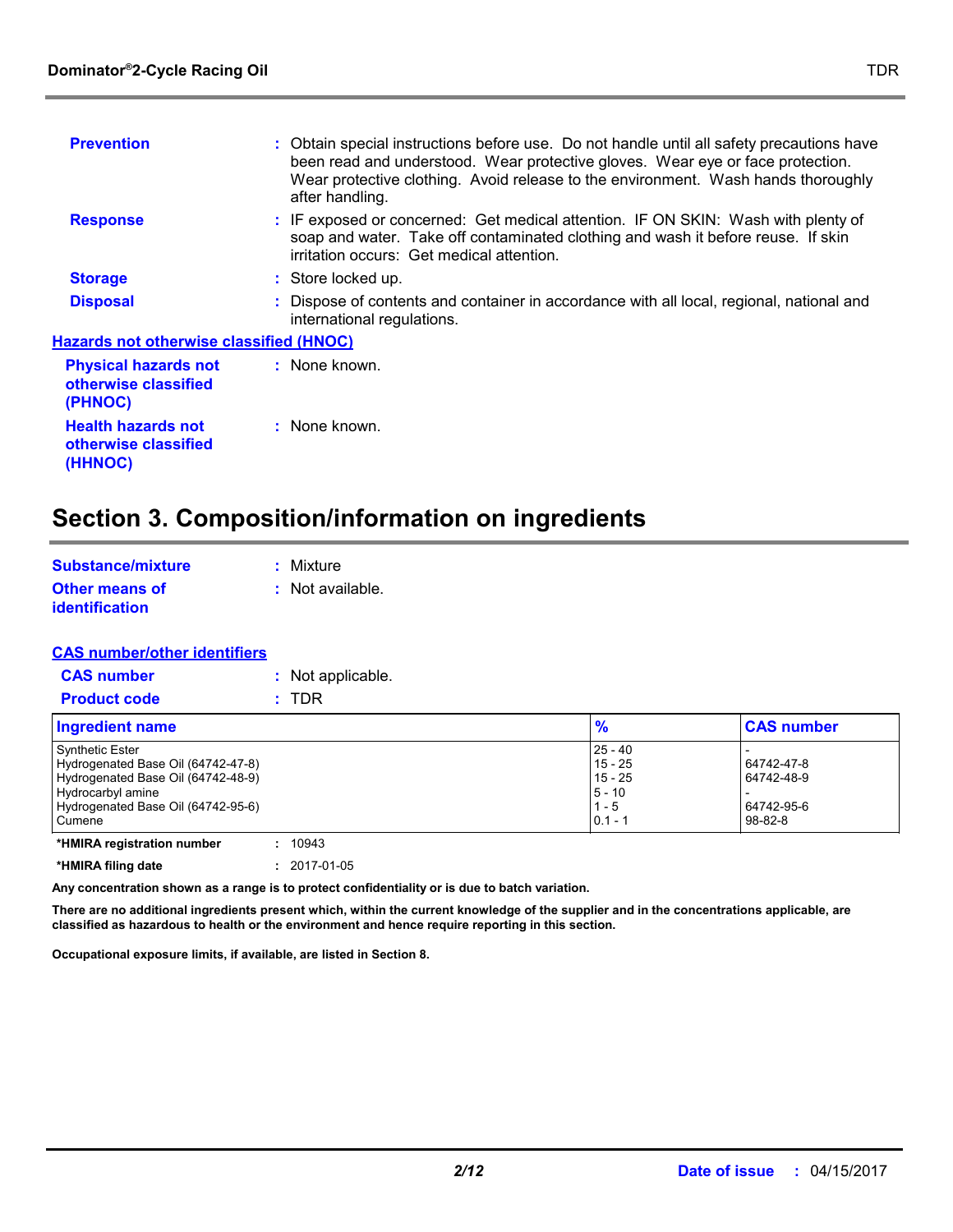## **Section 4. First aid measures**

| <b>Description of necessary first aid measures</b> |                                                                                                                                                                                                                                                                                                                                                                                                        |
|----------------------------------------------------|--------------------------------------------------------------------------------------------------------------------------------------------------------------------------------------------------------------------------------------------------------------------------------------------------------------------------------------------------------------------------------------------------------|
| <b>Eye contact</b>                                 | : Immediately flush eyes with plenty of water, occasionally lifting the upper and lower<br>eyelids. Check for and remove any contact lenses. Continue to rinse for at least 20<br>minutes. Get medical attention.                                                                                                                                                                                      |
| <b>Inhalation</b>                                  | : Remove victim to fresh air and keep at rest in a position comfortable for breathing. If<br>not breathing, if breathing is irregular or if respiratory arrest occurs, provide artificial<br>respiration or oxygen by trained personnel. It may be dangerous to the person providing<br>aid to give mouth-to-mouth resuscitation. Maintain an open airway. Get medical<br>attention if symptoms occur. |
| <b>Skin contact</b>                                | : Flush contaminated skin with plenty of water. Remove contaminated clothing and<br>shoes. Continue to rinse for at least 20 minutes. Get medical attention.                                                                                                                                                                                                                                           |
| <b>Ingestion</b>                                   | : Wash out mouth with water. If material has been swallowed and the exposed person is<br>conscious, give small quantities of water to drink. Do not induce vomiting unless<br>directed to do so by medical personnel. Never give anything by mouth to an<br>unconscious person. Get medical attention if symptoms occur.                                                                               |
| Most important symptoms/effects, acute and delayed |                                                                                                                                                                                                                                                                                                                                                                                                        |
| <b>Potential acute health effects</b>              |                                                                                                                                                                                                                                                                                                                                                                                                        |
| <b>Eye contact</b>                                 | : No known significant effects or critical hazards.                                                                                                                                                                                                                                                                                                                                                    |
| <b>Inhalation</b>                                  | : No known significant effects or critical hazards.                                                                                                                                                                                                                                                                                                                                                    |
| <b>Skin contact</b>                                | : Causes skin irritation.                                                                                                                                                                                                                                                                                                                                                                              |
| <b>Ingestion</b>                                   | : No known significant effects or critical hazards.                                                                                                                                                                                                                                                                                                                                                    |
| <b>Over-exposure signs/symptoms</b>                |                                                                                                                                                                                                                                                                                                                                                                                                        |
| <b>Eye contact</b>                                 | : Adverse symptoms may include the following:<br>pain or irritation<br>watering<br>redness                                                                                                                                                                                                                                                                                                             |
| <b>Inhalation</b>                                  | : No known significant effects or critical hazards.                                                                                                                                                                                                                                                                                                                                                    |
| <b>Skin contact</b>                                | : Adverse symptoms may include the following:<br>irritation<br>redness                                                                                                                                                                                                                                                                                                                                 |
| <b>Ingestion</b>                                   | : No known significant effects or critical hazards.                                                                                                                                                                                                                                                                                                                                                    |
|                                                    | Indication of immediate medical attention and special treatment needed, if necessary                                                                                                                                                                                                                                                                                                                   |
| <b>Notes to physician</b>                          | : Treat symptomatically. Contact poison treatment specialist immediately if large<br>quantities have been ingested or inhaled.                                                                                                                                                                                                                                                                         |
| <b>Specific treatments</b>                         | : No specific treatment.                                                                                                                                                                                                                                                                                                                                                                               |
| <b>Protection of first-aiders</b>                  | : No action shall be taken involving any personal risk or without suitable training. It may                                                                                                                                                                                                                                                                                                            |

**See toxicological information (Section 11)**

be dangerous to the person providing aid to give mouth-to-mouth resuscitation.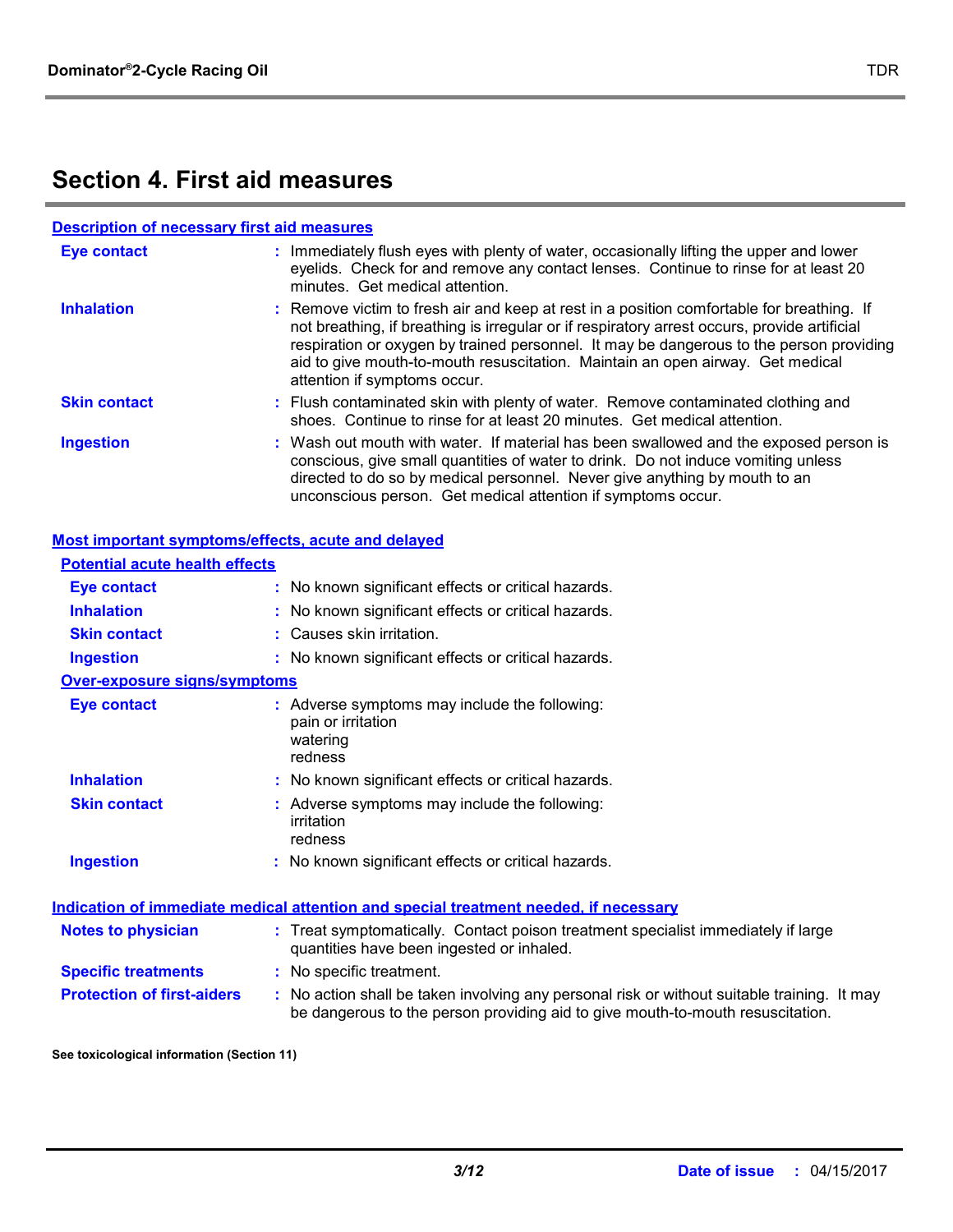# **Section 5. Fire-fighting measures**

| <b>Extinguishing media</b>                               |                                                                                                                                                                                                                 |
|----------------------------------------------------------|-----------------------------------------------------------------------------------------------------------------------------------------------------------------------------------------------------------------|
| <b>Suitable extinguishing</b><br>media                   | : Use an extinguishing agent suitable for the surrounding fire.                                                                                                                                                 |
| <b>Unsuitable extinguishing</b><br>media                 | : None known.                                                                                                                                                                                                   |
| <b>Specific hazards arising</b><br>from the chemical     | : This material may cause long lasting harmful effects to aquatic life. Fire water<br>contaminated with this material must be contained and prevented from being discharged<br>to any waterway, sewer or drain. |
| <b>Hazardous thermal</b><br>decomposition products       | : No specific data.                                                                                                                                                                                             |
| <b>Special protective actions</b><br>for fire-fighters   | : No special protection is required.                                                                                                                                                                            |
| <b>Special protective</b><br>equipment for fire-fighters | : Fire-fighters should wear appropriate protective equipment and self-contained breathing<br>apparatus (SCBA) with a full face-piece operated in positive pressure mode.                                        |

# **Section 6. Accidental release measures**

|                                                       | Personal precautions, protective equipment and emergency procedures                                                                                                                                                                                   |                                                                                                                                                                                                                                                                                                                                                                                                                                                  |
|-------------------------------------------------------|-------------------------------------------------------------------------------------------------------------------------------------------------------------------------------------------------------------------------------------------------------|--------------------------------------------------------------------------------------------------------------------------------------------------------------------------------------------------------------------------------------------------------------------------------------------------------------------------------------------------------------------------------------------------------------------------------------------------|
| For non-emergency<br>personnel                        | Wear appropriate respirator when ventilation is inadequate. Put on appropriate<br>personal protective equipment.                                                                                                                                      | : Keep unnecessary and unprotected personnel from entering. Do not touch or walk<br>through spilled material. Avoid breathing vapor or mist. Provide adequate ventilation.                                                                                                                                                                                                                                                                       |
| For emergency responders                              | emergency personnel".                                                                                                                                                                                                                                 | If specialized clothing is required to deal with the spillage, take note of any information in<br>Section 8 on suitable and unsuitable materials. See also the information in "For non-                                                                                                                                                                                                                                                          |
| <b>Environmental precautions</b>                      | the environment if released in large quantities.                                                                                                                                                                                                      | : Avoid dispersal of spilled material and runoff and contact with soil, waterways, drains<br>and sewers. Inform the relevant authorities if the product has caused environmental<br>pollution (sewers, waterways, soil or air). Water polluting material. May be harmful to                                                                                                                                                                      |
| Methods and materials for containment and cleaning up |                                                                                                                                                                                                                                                       |                                                                                                                                                                                                                                                                                                                                                                                                                                                  |
| <b>Spill</b>                                          | spillage with non-combustible, absorbent material e.g. sand, earth, vermiculite or<br>absorbent material may pose the same hazard as the spilled product. Note: see<br>Section 1 for emergency contact information and Section 13 for waste disposal. | : Stop leak if without risk. Move containers from spill area. Approach release from<br>upwind. Prevent entry into sewers, water courses, basements or confined areas. Wash<br>spillages into an effluent treatment plant or proceed as follows. Contain and collect<br>diatomaceous earth and place in container for disposal according to local regulations<br>(see Section 13). Dispose via a licensed waste disposal contractor. Contaminated |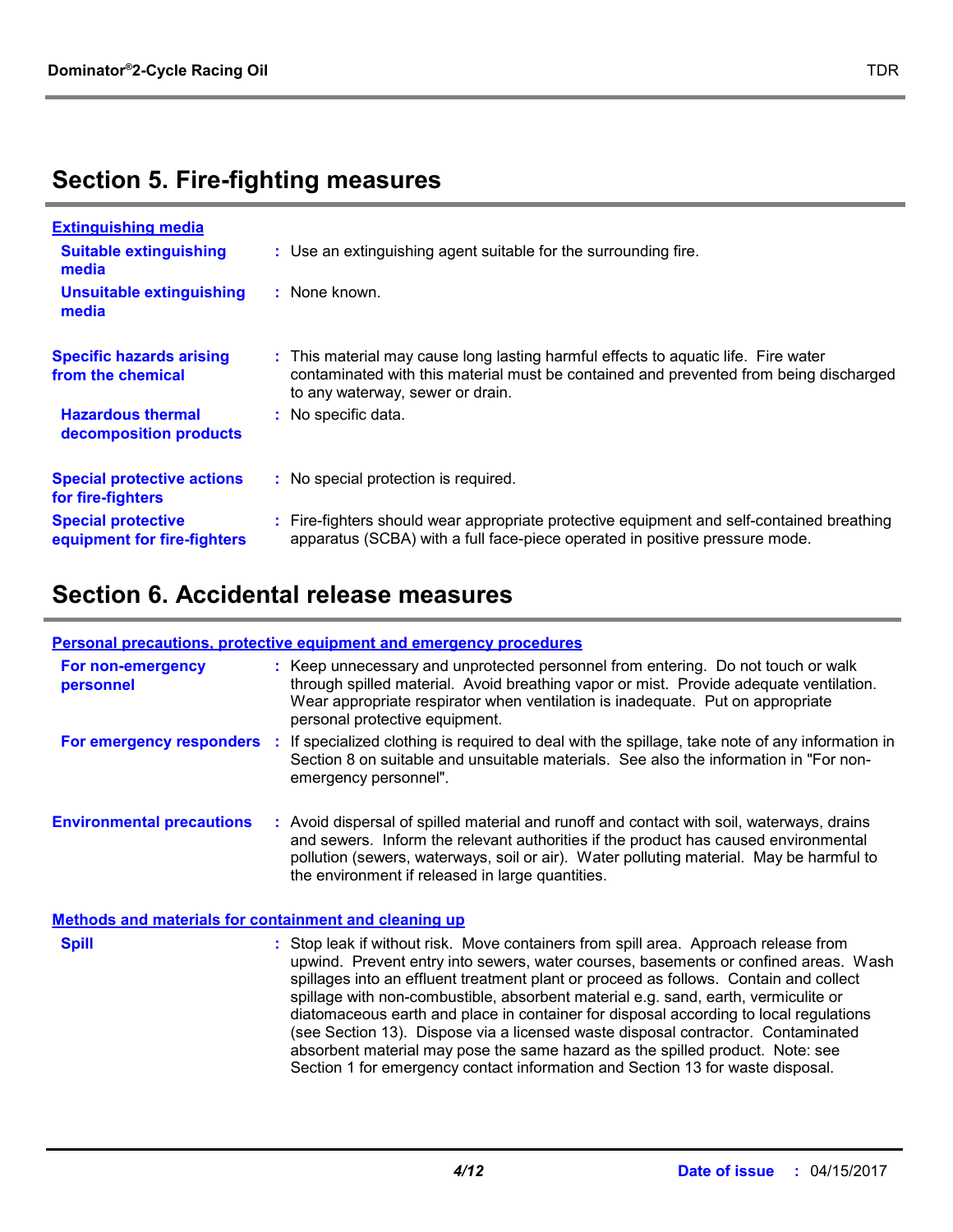# **Section 7. Handling and storage**

| <b>Precautions for safe handling</b>                                      |                                                                                                                                                                                                                                                                                                                                                                                                                                                                                                                                |
|---------------------------------------------------------------------------|--------------------------------------------------------------------------------------------------------------------------------------------------------------------------------------------------------------------------------------------------------------------------------------------------------------------------------------------------------------------------------------------------------------------------------------------------------------------------------------------------------------------------------|
| <b>Protective measures</b>                                                | : Put on appropriate personal protective equipment (see Section 8). Do not ingest. Avoid<br>contact with eyes, skin and clothing. Avoid breathing vapor or mist. Avoid release to<br>the environment. Keep in the original container or an approved alternative made from a<br>compatible material, kept tightly closed when not in use. Empty containers retain<br>product residue and can be hazardous. Avoid contact with used product. Do not reuse<br>container.                                                          |
| <b>Advice on general</b><br>occupational hygiene                          | : Eating, drinking and smoking should be prohibited in areas where this material is<br>handled, stored and processed. Workers should wash hands and face before eating,<br>drinking and smoking. See also Section 8 for additional information on hygiene<br>measures.                                                                                                                                                                                                                                                         |
| <b>Conditions for safe storage,</b><br>including any<br>incompatibilities | : Store in accordance with local regulations. Store in original container protected from<br>direct sunlight in a dry, cool and well-ventilated area, away from incompatible materials<br>(see Section 10) and food and drink. Store locked up. Keep container tightly closed<br>and sealed until ready for use. Containers that have been opened must be carefully<br>resealed and kept upright to prevent leakage. Do not store in unlabeled containers.<br>Use appropriate containment to avoid environmental contamination. |

# **Section 8. Exposure controls/personal protection**

#### **Control parameters**

#### **Occupational exposure limits**

**Under conditions which may generate mists, the following additional exposure limits are recommended: ACGIH TLV TWA: 5 mg/m³ ; STEL: 10 mg/m³.**

### **United States**

| <b>Ingredient name</b> | <b>Exposure limits</b>                                                                                                                                                                                                                                                                                                   |
|------------------------|--------------------------------------------------------------------------------------------------------------------------------------------------------------------------------------------------------------------------------------------------------------------------------------------------------------------------|
| Cumene                 | ACGIH TLV (United States, 3/2015).<br>TWA: 50 ppm 8 hours.<br>NIOSH REL (United States, 10/2013). Absorbed through skin.<br>TWA: 50 ppm 10 hours.<br>TWA: $245$ mg/m <sup>3</sup> 10 hours.<br>OSHA PEL (United States, 2/2013). Absorbed through skin.<br>TWA: 50 ppm 8 hours.<br>TWA: $245$ mg/m <sup>3</sup> 8 hours. |

**Occupational exposure limits Canada**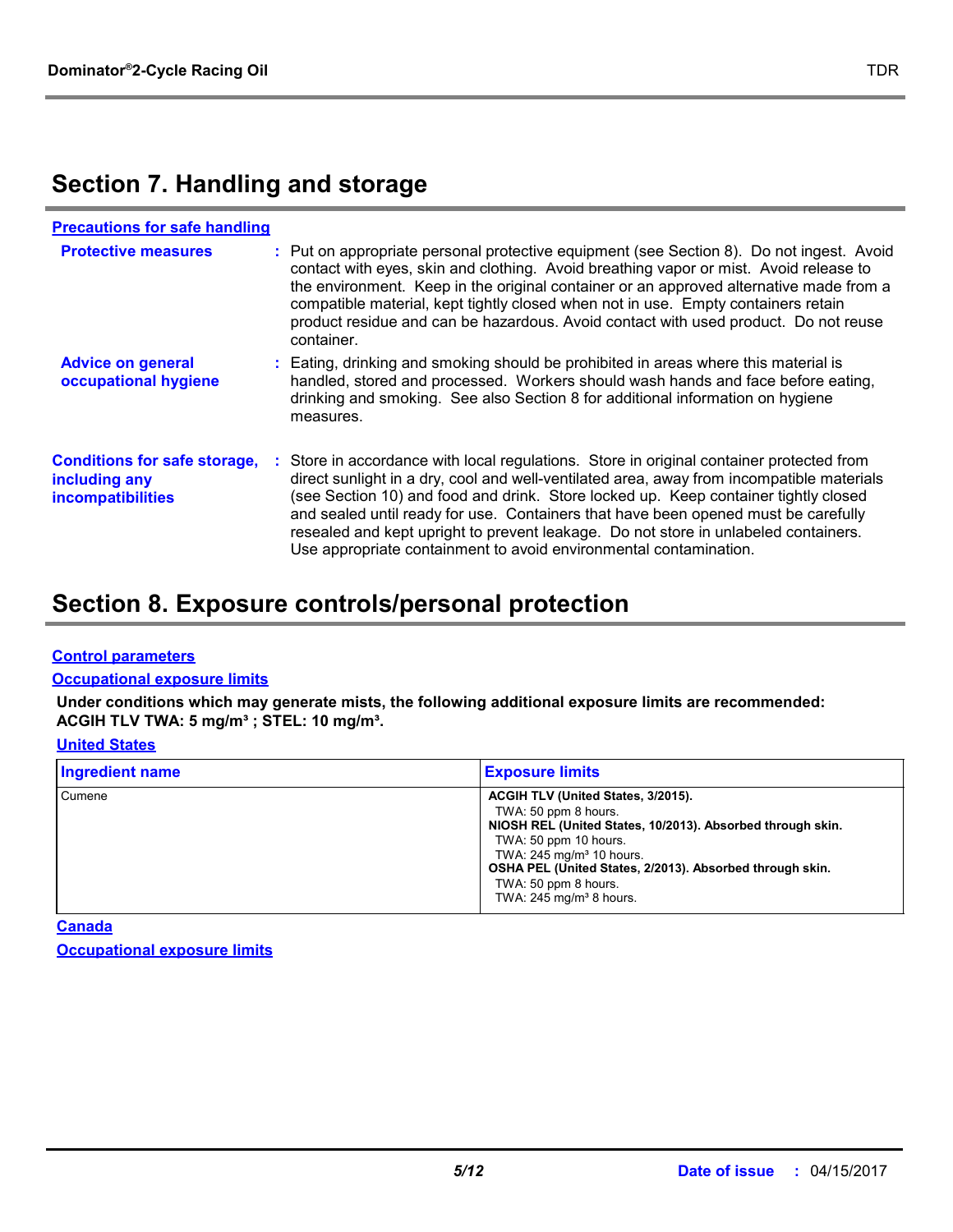| <b>Ingredient name</b> | <b>Exposure limits</b>                                                                                                                                                                                                                                                                                                                                                                                                                                                                                        |
|------------------------|---------------------------------------------------------------------------------------------------------------------------------------------------------------------------------------------------------------------------------------------------------------------------------------------------------------------------------------------------------------------------------------------------------------------------------------------------------------------------------------------------------------|
| Cumene                 | CA Alberta Provincial (Canada, 4/2009).<br>8 hrs OEL: 50 ppm 8 hours.<br>8 hrs OEL: 246 mg/m <sup>3</sup> 8 hours.<br>CA British Columbia Provincial (Canada, 5/2015).<br>TWA: 25 ppm 8 hours.<br>STEL: 75 ppm 15 minutes.<br>CA Ontario Provincial (Canada, 7/2015).<br>TWA: 50 ppm 8 hours.<br>CA Quebec Provincial (Canada, 1/2014).<br>TWAEV: 50 ppm 8 hours.<br>TWAEV: 246 mg/m <sup>3</sup> 8 hours.<br><b>CA Saskatchewan Provincial (Canada).</b><br>STEL: 74 ppm 15 minutes.<br>TWA: 50 ppm 8 hours. |

| <b>Appropriate engineering</b><br><b>controls</b> | If user operations generate dust, fumes, gas, vapor or mist, use process enclosures,<br>local exhaust ventilation or other engineering controls to keep worker exposure to<br>airborne contaminants below any recommended or statutory limits.                                                                                                      |
|---------------------------------------------------|-----------------------------------------------------------------------------------------------------------------------------------------------------------------------------------------------------------------------------------------------------------------------------------------------------------------------------------------------------|
| <b>Environmental exposure</b><br><b>controls</b>  | Emissions from ventilation or work process equipment should be checked to ensure<br>they comply with the requirements of environmental protection legislation.                                                                                                                                                                                      |
| <b>Individual protection measures</b>             |                                                                                                                                                                                                                                                                                                                                                     |
| <b>Hygiene measures</b>                           | Wash hands, forearms and face thoroughly after handling chemical products, before<br>eating, smoking and using the lavatory and at the end of the working period. Ensure<br>that eyewash stations and safety showers are close to the workstation location.                                                                                         |
| <b>Eye/face protection</b>                        | Safety eyewear complying with an approved standard should be used when a risk<br>assessment indicates this is necessary to avoid exposure to liquid splashes, mists,<br>gases or dusts. If contact is possible, the following protection should be worn, unless<br>the assessment indicates a higher degree of protection: chemical splash goggles. |
| <b>Skin protection</b>                            |                                                                                                                                                                                                                                                                                                                                                     |
| <b>Hand protection</b>                            | : Chemical-resistant, impervious gloves complying with an approved standard should be<br>worn at all times when handling chemical products if a risk assessment indicates this is<br>necessary.                                                                                                                                                     |
| <b>Body protection</b>                            | Personal protective equipment for the body should be selected based on the task being<br>performed and the risks involved and should be approved by a specialist before<br>handling this product.                                                                                                                                                   |
| <b>Other skin protection</b>                      | Appropriate footwear and any additional skin protection measures should be selected<br>based on the task being performed and the risks involved and should be approved by a<br>specialist before handling this product.                                                                                                                             |
| <b>Respiratory protection</b>                     | Based on the hazard and potential for exposure, select a respirator that meets the<br>appropriate standard or certification. Respirators must be used according to a<br>respiratory protection program to ensure proper fitting, training, and other important<br>aspects of use.                                                                   |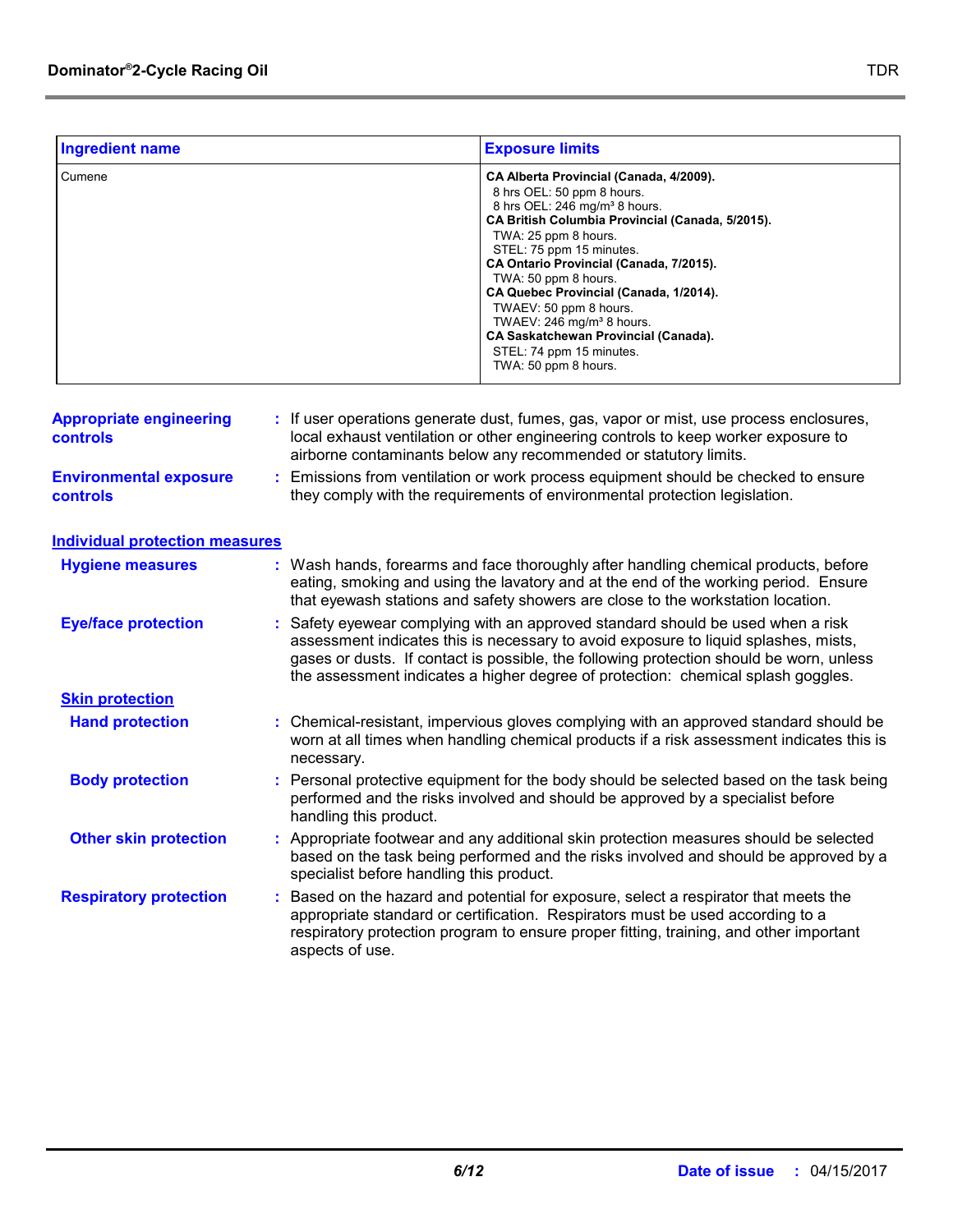# **Section 9. Physical and chemical properties**

| <b>Appearance</b>                                 |    |                                                                                                                  |
|---------------------------------------------------|----|------------------------------------------------------------------------------------------------------------------|
| <b>Physical state</b>                             |    | Liquid.                                                                                                          |
| <b>Color</b>                                      |    | $:$ Red.                                                                                                         |
| Odor                                              |    | Mild hydrocarbon.                                                                                                |
| <b>Odor threshold</b>                             |    | Not available.                                                                                                   |
| рH                                                |    | Not available.                                                                                                   |
| <b>Melting point</b>                              |    | : $-54^{\circ}$ C (-65.2 $^{\circ}$ F)                                                                           |
| <b>Boiling point</b>                              | ÷. | Not available.                                                                                                   |
| <b>Flash point</b>                                |    | Open cup: 94°C (201.2°F) [Cleveland.]                                                                            |
| <b>Evaporation rate</b>                           |    | Not available.                                                                                                   |
| <b>Flammability (solid, gas)</b>                  |    | Not available.                                                                                                   |
| Lower and upper explosive<br>(flammable) limits   |    | : Not available.                                                                                                 |
| <b>Vapor pressure</b>                             |    | Not available.                                                                                                   |
| <b>Vapor density</b>                              |    | Not available.                                                                                                   |
| <b>Relative density</b>                           |    | 0.8708                                                                                                           |
| <b>Solubility</b>                                 |    | Not available.                                                                                                   |
| <b>Partition coefficient: n-</b><br>octanol/water |    | $:$ Not available.                                                                                               |
| <b>Auto-ignition temperature</b>                  |    | $:$ Not available.                                                                                               |
| <b>Decomposition temperature</b>                  |    | $:$ Not available.                                                                                               |
| <b>Viscosity</b>                                  |    | Kinematic: $0.07 \text{ cm}^2/\text{s}$ (7 cSt) (100°C)<br>Kinematic: 0.352 cm <sup>2</sup> /s (35.2 cSt) (40°C) |
| <b>Volatility</b>                                 |    | Not available.                                                                                                   |

# **Section 10. Stability and reactivity**

| <b>Reactivity</b>                            | : No specific test data related to reactivity available for this product or its ingredients. |
|----------------------------------------------|----------------------------------------------------------------------------------------------|
| <b>Chemical stability</b>                    | : The product is stable.                                                                     |
| <b>Possibility of hazardous</b><br>reactions | : Under normal conditions of storage and use, hazardous reactions will not occur.            |
| <b>Conditions to avoid</b>                   | : No specific data.                                                                          |
| Incompatible materials                       | : Reactive or incompatible with the following materials: oxidizing materials.                |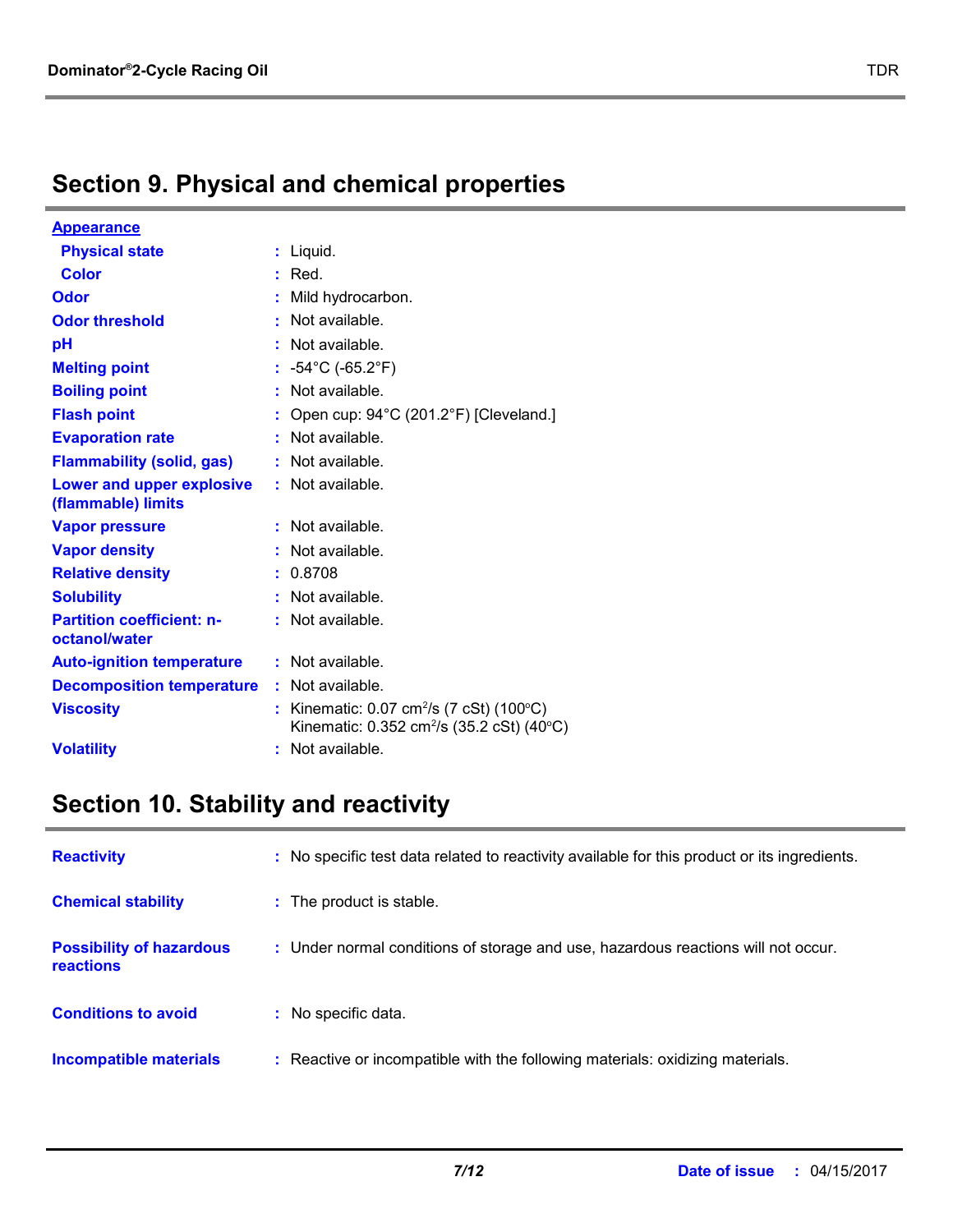**Hazardous decomposition products**

Under normal conditions of storage and use, hazardous decomposition products should **:** not be produced.

# **Section 11. Toxicological information**

#### **Information on toxicological effects**

#### **Acute toxicity**

| <b>Product/ingredient name</b>                                                                           | <b>Result</b>                      | <b>Species</b>           | <b>Dose</b>                                                      | <b>Exposure</b> |
|----------------------------------------------------------------------------------------------------------|------------------------------------|--------------------------|------------------------------------------------------------------|-----------------|
| Hydrogenated Base Oil (64742-48-9)   LD50 Oral<br>Hydrogenated Base Oil (64742-95-6) LD50 Oral<br>Cumene | LC50 Inhalation Vapor<br>LD50 Oral | Rat<br>Rat<br>Rat<br>Rat | $>6$ g/kg<br>8400 mg/kg<br>39000 mg/m <sup>3</sup><br>1400 mg/kg | 4 hours         |

#### **Irritation/Corrosion**

| <b>Product/ingredient name</b>                            | <b>Result</b>                                  | <b>Species</b>   | <b>Score</b> | <b>Exposure</b>          | <b>Observation</b> |
|-----------------------------------------------------------|------------------------------------------------|------------------|--------------|--------------------------|--------------------|
| Hydrogenated Base Oil (64742-95-6)   Eyes - Mild irritant |                                                | Rabbit           |              | $24$ hours 100 µL        |                    |
| Cumene                                                    | l Eves - Mild irritant<br>Eves - Mild irritant | Rabbit<br>Rabbit |              | 24 hours 500 mg<br>86 ma |                    |
|                                                           | l Skin - Mild irritant                         | Rabbit           |              | 24 hours 10 mg           |                    |

#### **Sensitization**

There is no data available.

#### **Carcinogenicity**

There is no data available.

#### **Specific target organ toxicity (single exposure)**

| <b>Name</b> | <b>Category</b> | <b>Target organs</b>         |
|-------------|-----------------|------------------------------|
| Cumene      | Category 3      | Respiratory tract irritation |

#### **Specific target organ toxicity (repeated exposure)**

There is no data available.

#### **Aspiration hazard**

| <b>Name</b>                        | Result                                |
|------------------------------------|---------------------------------------|
| Hydrogenated Base Oil (64742-47-8) | <b>ASPIRATION HAZARD - Category 1</b> |
| Hydrogenated Base Oil (64742-48-9) | <b>ASPIRATION HAZARD - Category 1</b> |
| Hydrogenated Base Oil (64742-95-6) | <b>ASPIRATION HAZARD - Category 1</b> |
| Cumene                             | <b>ASPIRATION HAZARD - Category 1</b> |

| Information on the likely             | : Dermal contact. Eye contact. Inhalation. |
|---------------------------------------|--------------------------------------------|
| routes of exposure                    |                                            |
| <b>Potential acute health effects</b> |                                            |

| <b>Eve contact</b>  | : No known significant effects or critical hazards. |
|---------------------|-----------------------------------------------------|
| <b>Inhalation</b>   | : No known significant effects or critical hazards. |
| <b>Skin contact</b> | : Causes skin irritation.                           |
| <b>Ingestion</b>    | : No known significant effects or critical hazards. |

**Symptoms related to the physical, chemical and toxicological characteristics**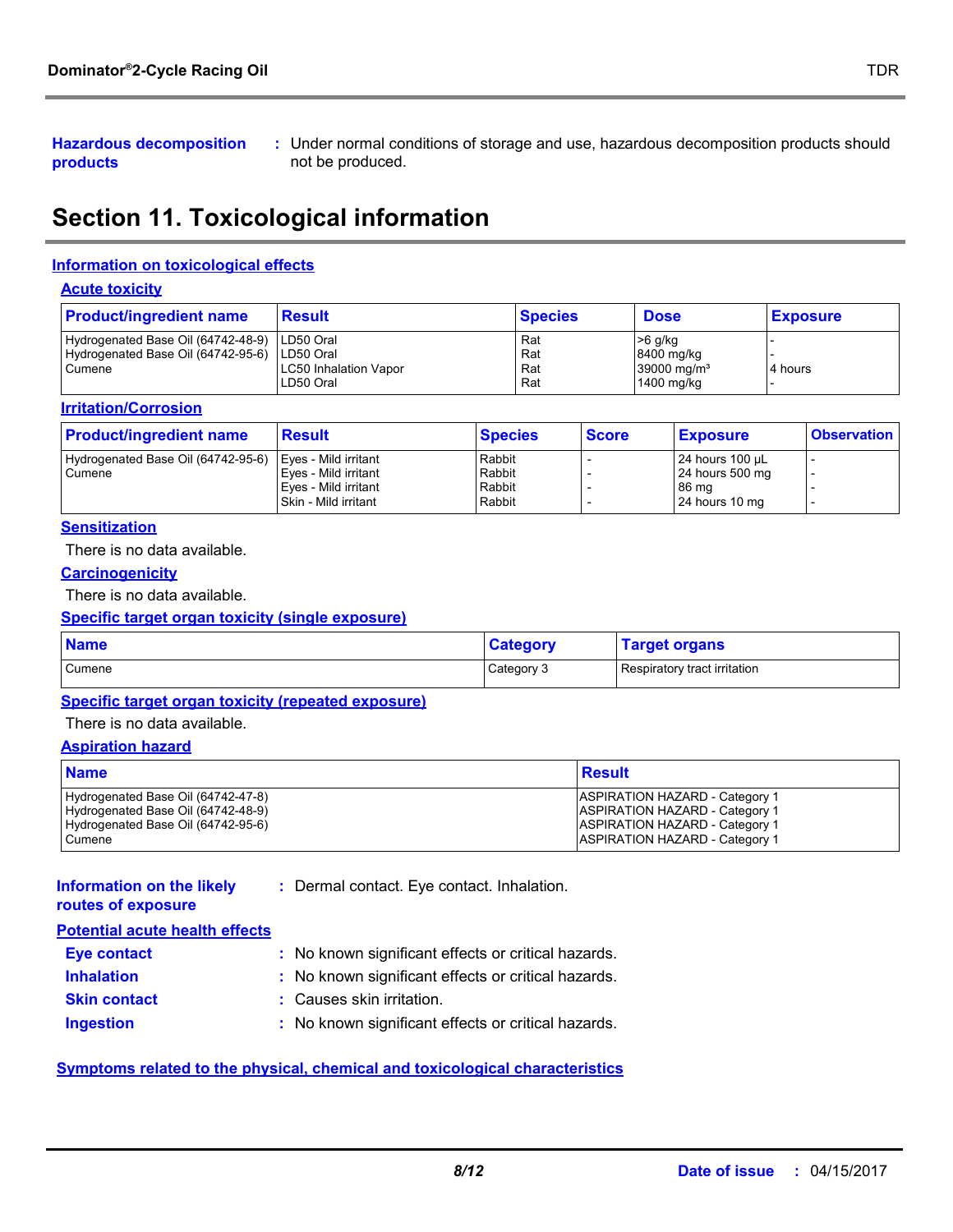| <b>Eye contact</b>  | : Adverse symptoms may include the following:<br>pain or irritation<br>watering<br>redness |
|---------------------|--------------------------------------------------------------------------------------------|
| <b>Inhalation</b>   | : No known significant effects or critical hazards.                                        |
| <b>Skin contact</b> | : Adverse symptoms may include the following:<br>irritation<br>redness                     |
| <b>Ingestion</b>    | : No known significant effects or critical hazards.                                        |

|                                              | Delayed and immediate effects and also chronic effects from short and long term exposure    |  |
|----------------------------------------------|---------------------------------------------------------------------------------------------|--|
| <b>Short term exposure</b>                   |                                                                                             |  |
| <b>Potential immediate</b><br><b>effects</b> | : No known significant effects or critical hazards.                                         |  |
| <b>Potential delayed effects</b>             | : No known significant effects or critical hazards.                                         |  |
| <b>Long term exposure</b>                    |                                                                                             |  |
| <b>Potential immediate</b><br><b>effects</b> | : No known significant effects or critical hazards.                                         |  |
| <b>Potential delayed effects</b>             | : No known significant effects or critical hazards.                                         |  |
| <b>Potential chronic health effects</b>      |                                                                                             |  |
| <b>General</b>                               | : No known significant effects or critical hazards.                                         |  |
| <b>Carcinogenicity</b>                       | : Suspected of causing cancer. Risk of cancer depends on duration and level of<br>exposure. |  |
| <b>Mutagenicity</b>                          | : No known significant effects or critical hazards.                                         |  |
| <b>Teratogenicity</b>                        | : No known significant effects or critical hazards.                                         |  |
| <b>Developmental effects</b>                 | : No known significant effects or critical hazards.                                         |  |
| <b>Fertility effects</b>                     | : No known significant effects or critical hazards.                                         |  |
|                                              |                                                                                             |  |

#### **Numerical measures of toxicity**

**Acute toxicity estimates**

There is no data available.

# **Section 12. Ecological information**

### **Toxicity**

| <b>Product/ingredient name</b>               | <b>Result</b>                                                                                                                                                                     | <b>Species</b>                                                                                                                                                                  | <b>Exposure</b>                                        |
|----------------------------------------------|-----------------------------------------------------------------------------------------------------------------------------------------------------------------------------------|---------------------------------------------------------------------------------------------------------------------------------------------------------------------------------|--------------------------------------------------------|
| Hydrogenated Base Oil (64742-47-8)<br>Cumene | Acute LC50 2200 µg/l Fresh water<br>Acute EC50 2600 µg/l Fresh water<br>Acute EC50 7400 µg/l Fresh water<br>Acute EC50 10600 µg/l Fresh water<br>Acute LC50 2700 µg/l Fresh water | Fish - Lepomis macrochirus<br>Algae - Pseudokirchneriella subcapitata<br>Crustaceans - Artemia sp. - Nauplii<br>Daphnia - Daphnia magna - Neonate<br>Fish - Oncorhynchus mykiss | 4 days<br>72 hours<br>48 hours<br>48 hours<br>96 hours |

#### **Persistence and degradability**

There is no data available.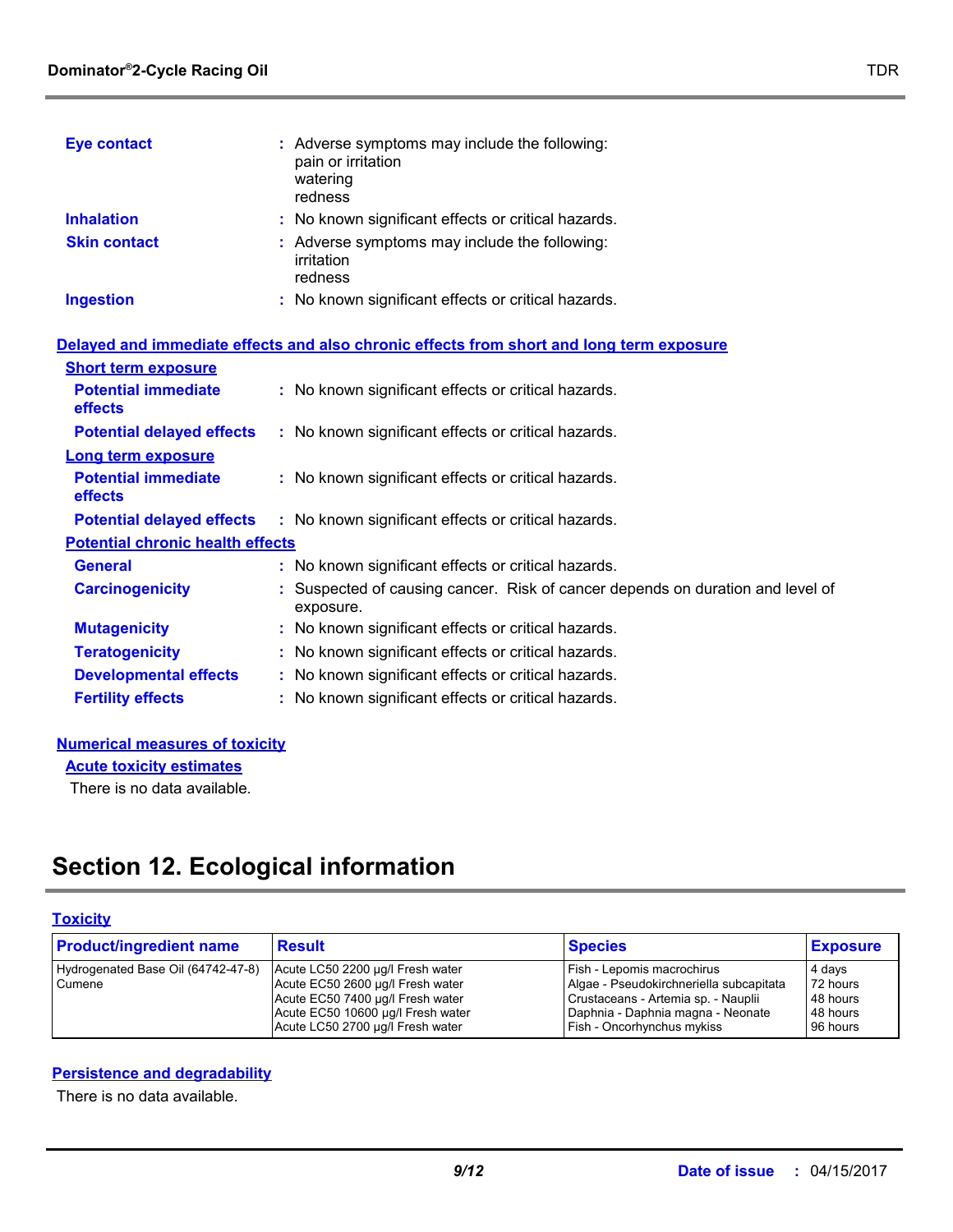#### **Bioaccumulative potential**

| <b>Product/ingredient name</b>                                                           | $LogP_{ow}$                              | <b>BCF</b>                        | <b>Potential</b>    |
|------------------------------------------------------------------------------------------|------------------------------------------|-----------------------------------|---------------------|
| Hydrogenated Base Oil (64742-48-9)<br>Hydrogenated Base Oil (64742-95-6)<br>Cumene       | 3.55                                     | 10 to 2500<br>10 to 2500<br>94.69 | high<br>high<br>low |
| <b>Mobility in soil</b><br><b>Soil/water partition</b><br>coefficient (K <sub>oc</sub> ) | $\therefore$ There is no data available. |                                   |                     |

**Other adverse effects** : No known significant effects or critical hazards.

## **Section 13. Disposal considerations**

#### The generation of waste should be avoided or minimized wherever possible. Disposal of this product, solutions and any by-products should comply with the requirements of environmental protection and waste disposal legislation and any regional local authority requirements. Dispose of surplus and non-recyclable products via a licensed waste disposal contractor. Waste should not be disposed of untreated to the sewer unless fully compliant with the requirements of all authorities with jurisdiction. Waste packaging should be recycled. Incineration or landfill should only be considered when recycling is not feasible. This material and its container must be disposed of in a safe way. Care should be taken when handling empty containers that have not been cleaned or rinsed out. Empty containers or liners may retain some product residues. Avoid dispersal of spilled material and runoff and contact with soil, waterways, drains and sewers. **Disposal methods :**

## **Section 14. Transport information**

|                                      | <b>DOT</b>               | <b>TDG</b>     | <b>IMDG</b>    | <b>IATA</b>    |
|--------------------------------------|--------------------------|----------------|----------------|----------------|
| <b>UN number</b>                     | Not regulated.           | Not regulated. | Not regulated. | Not regulated. |
| <b>UN proper</b><br>shipping name    |                          |                |                |                |
| <b>Transport</b><br>hazard class(es) |                          | ۰              |                |                |
| <b>Packing group</b>                 | $\overline{\phantom{a}}$ | -              |                |                |
| <b>Environmental</b><br>hazards      | No.                      | No.            | No.            | No.            |
| <b>Additional</b><br>information     | $\overline{a}$           |                |                |                |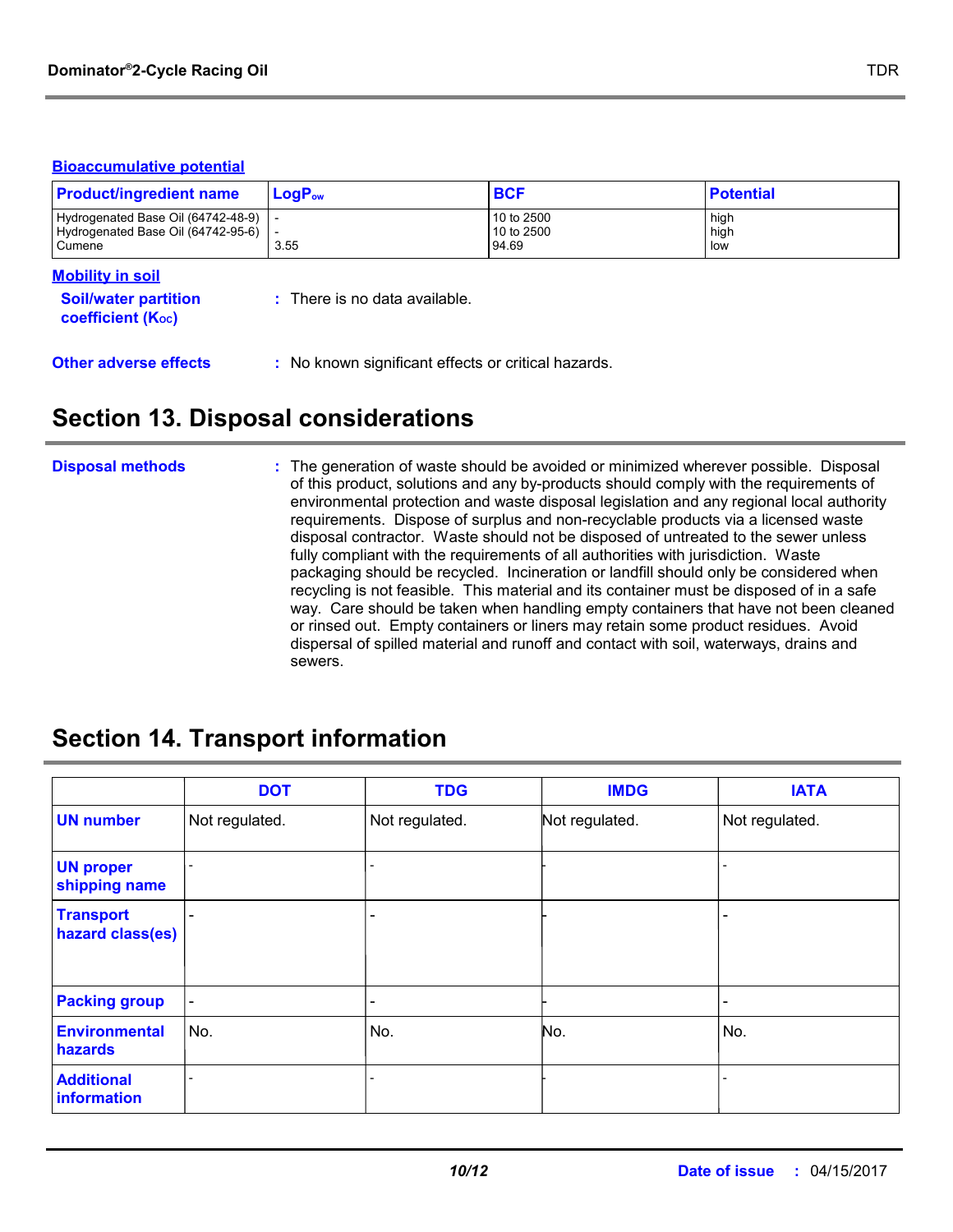**the IBC Code**

**AERG :** Not applicable

```
Special precautions for user
Transport within user's premises: always transport in closed containers that are 
:
Transport in bulk according 
: Not available.
to Annex II of MARPOL and 
                                upright and secure. Ensure that persons transporting the product know what to do in the 
                                event of an accident or spillage.
```
# **Section 15. Regulatory information**

| <b>U.S. Federal regulations</b>                                                   | : United States inventory (TSCA 8b): All components are listed or exempted.<br>Clean Water Act (CWA) 307: Toluene; Benzene; Ethylbenzene; Naphthalene<br>Clean Water Act (CWA) 311: Toluene; Benzene; Ethylbenzene; Naphthalene; Xylene |
|-----------------------------------------------------------------------------------|-----------------------------------------------------------------------------------------------------------------------------------------------------------------------------------------------------------------------------------------|
| <b>Clean Air Act Section 112</b><br>(b) Hazardous Air<br><b>Pollutants (HAPS)</b> | : Listed                                                                                                                                                                                                                                |
| <b>Clean Air Act Section 602</b><br><b>Class I Substances</b>                     | : Not listed                                                                                                                                                                                                                            |
| <b>Clean Air Act Section 602</b><br><b>Class II Substances</b>                    | : Not listed                                                                                                                                                                                                                            |
| <b>DEA List I Chemicals</b><br>(Precursor Chemicals)                              | : Not listed                                                                                                                                                                                                                            |
| <b>DEA List II Chemicals</b><br><b>(Essential Chemicals)</b>                      | : Not listed                                                                                                                                                                                                                            |
| <b>SARA 302/304</b>                                                               |                                                                                                                                                                                                                                         |
| <b>Composition/information on ingredients</b>                                     |                                                                                                                                                                                                                                         |
| No products were found.                                                           |                                                                                                                                                                                                                                         |
| <b>SARA 304 RQ</b>                                                                | : Not applicable.                                                                                                                                                                                                                       |
| <b>SARA 311/312</b>                                                               |                                                                                                                                                                                                                                         |
| <b>Classification</b>                                                             | : Immediate (acute) health hazard<br>Delayed (chronic) health hazard                                                                                                                                                                    |
| <b>Composition/information on ingredients</b>                                     |                                                                                                                                                                                                                                         |

| <b>Name</b>                        | <b>Fire</b><br>hazard | <b>Sudden</b><br><b>release of</b><br><b>pressure</b> | <b>Reactive</b> | Immediate<br>(acute)<br>health<br>hazard | <b>Delayed</b><br>(chronic)<br>health<br>hazard |
|------------------------------------|-----------------------|-------------------------------------------------------|-----------------|------------------------------------------|-------------------------------------------------|
| Hydrogenated Base Oil (64742-47-8) | Yes.                  | No.                                                   | No.             | No.                                      | No.                                             |
| Hydrogenated Base Oil (64742-48-9) | Yes.                  | No.                                                   | No.             | No.                                      | No.                                             |
| <b>Hydrocarbyl Amine</b>           | INo.                  | No.                                                   | No.             | Yes.                                     | No.                                             |
| Hydrogenated Base Oil (64742-95-6) | Yes.                  | No.                                                   | No.             | Yes.                                     | No.                                             |
| Cumene                             | Yes.                  | No.                                                   | No.             | Yes.                                     | Yes.                                            |

#### **SARA 313**

No products were found.